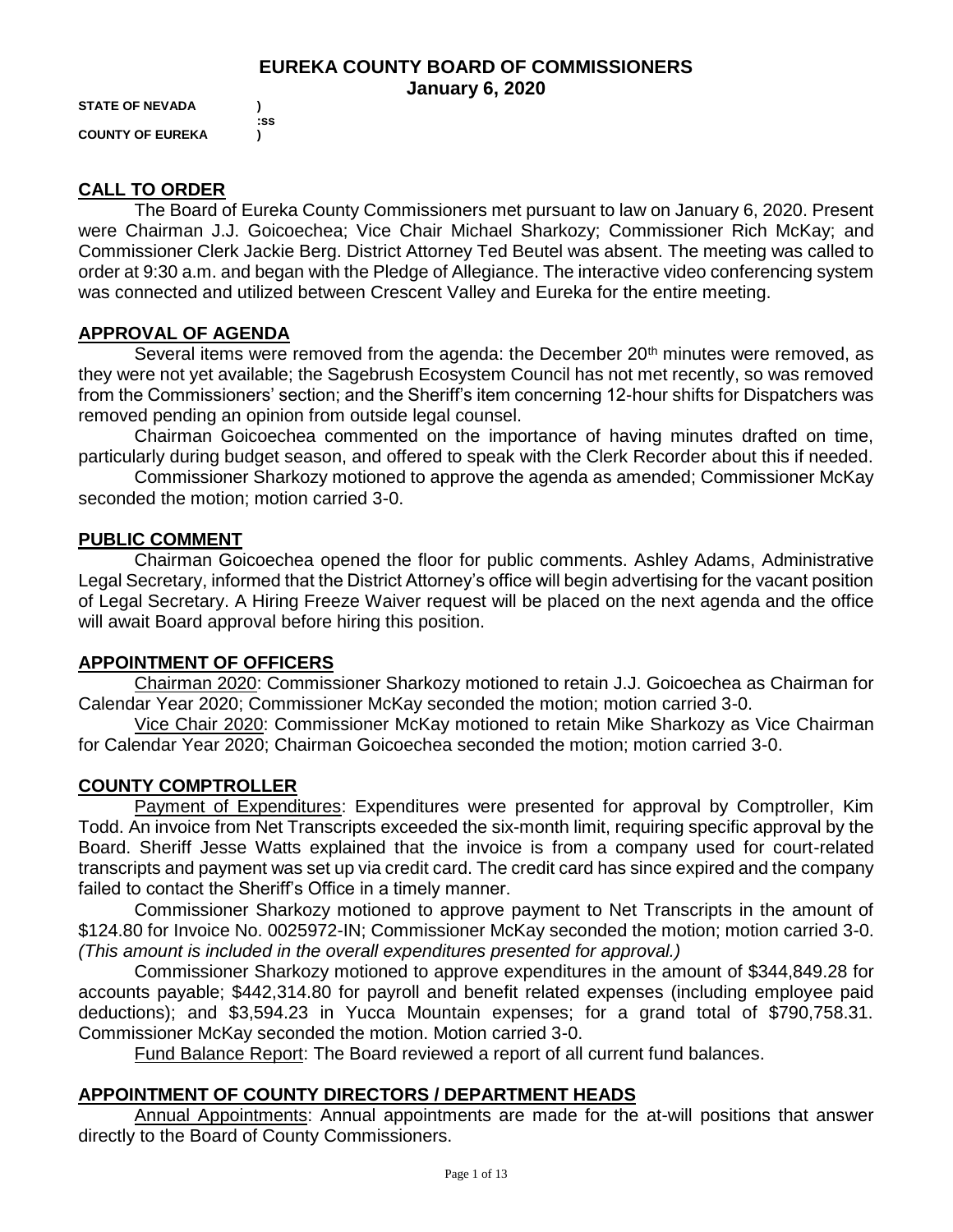Commissioner McKay motioned to reappoint the following positions: Public Works Director Ron Damele; Natural Resources Manager Jake Tibbitts; County Comptroller Kim Todd; IT Director Misty Rowley; EMS Director Kenny Sanders; Senior Centers Program Director Millie Oram; and County Webmaster Michael Mears. Commissioner Sharkozy seconded the motion; motion carried 3-0.

The Board received two letters, one from Fred Etchegaray and one from Jackie Berg, asking the Board to consider a wage increase for Natural Resources Manager Jake Tibbitts based on his commendable work and numerous extra hours of work and travel that he sacrifices in his service to Eureka County.

### **COMMITTEE, BOARD, & LIAISON APPOINTMENTS**

Changes and/or Restructuring: The Board reviewed a comprehensive worksheet showing a list of members on all County committees and boards, non-County committees and boards, and liaisons appointed to various groups or representing specific issues.

The Chairman consulted Ron Damele, Chair of the SLAG Working Group, and it was determined there is no longer a need for this committee. Commissioner McKay motioned to dissolve the SLAG Working Group; Commissioner Sharkozy seconded the motion; motion carried 3-0.

Appointments: The Board continued reviewing the worksheet and, with several motions and unanimous votes by the members, the following appointments and reappointments were made:

#### COUNTY BOARDS & COMMITTEES

#### **Board of Equalization**

Jim Gallagher / Business / four-year term

#### **Fair Board (District #15 Agriculture Board)**

Dorothy Rowley / County At Large / four-year term Michaella Elicigui / County At Large / four-year term

#### **Health Insurance Advisory Committee**

Kim Todd / Courthouse / two-year term Bruce Harland / North-End Employee / two-year term Joyce Jeppesen / Annex (Admin. Facility) / two-year term Roger Hubbard / Alternate / two-year term

#### **Local Emergency Planning Committee**

Pete Goicoechea / State Elected Official / one-year term Mike Sharkozy / Local Elected Official / one-year term Ron Damele / Civil Defense, Emergency Management / one-year term Jesse Watts / Law Enforcement / one-year term Jayme Halpin / Firefighting / one-year term Kenny Sanders / First Aid / one-year term Shealene French / Health; Alternate-First Aid / one-year term Michael Mears / Community Group; Broadcast or Print Media; Alternate-Local Elected Official John Schweble Jr. / Transportation / one-year term Earl Overholser / Local Environmental, EPCRA Facility / one-year term Roger Hubbard / Alternate-Firefighting / one-year term Misty Rowley / Alternate-Broadcast or Print Media / one-year term

#### **Natural Resources Advisory Commission**

Jim Baumann / Ranching / four-year term Ken Conley / Farming / four-year term Gary McCuin / Business / four-year term

#### **Planning Commission**

Philip Brown / Commissioner District #2 / four-year term Tony Rowley / Commissioner District #2 / four-year term Sasha Meyers / Alternate-County At Large / four-year term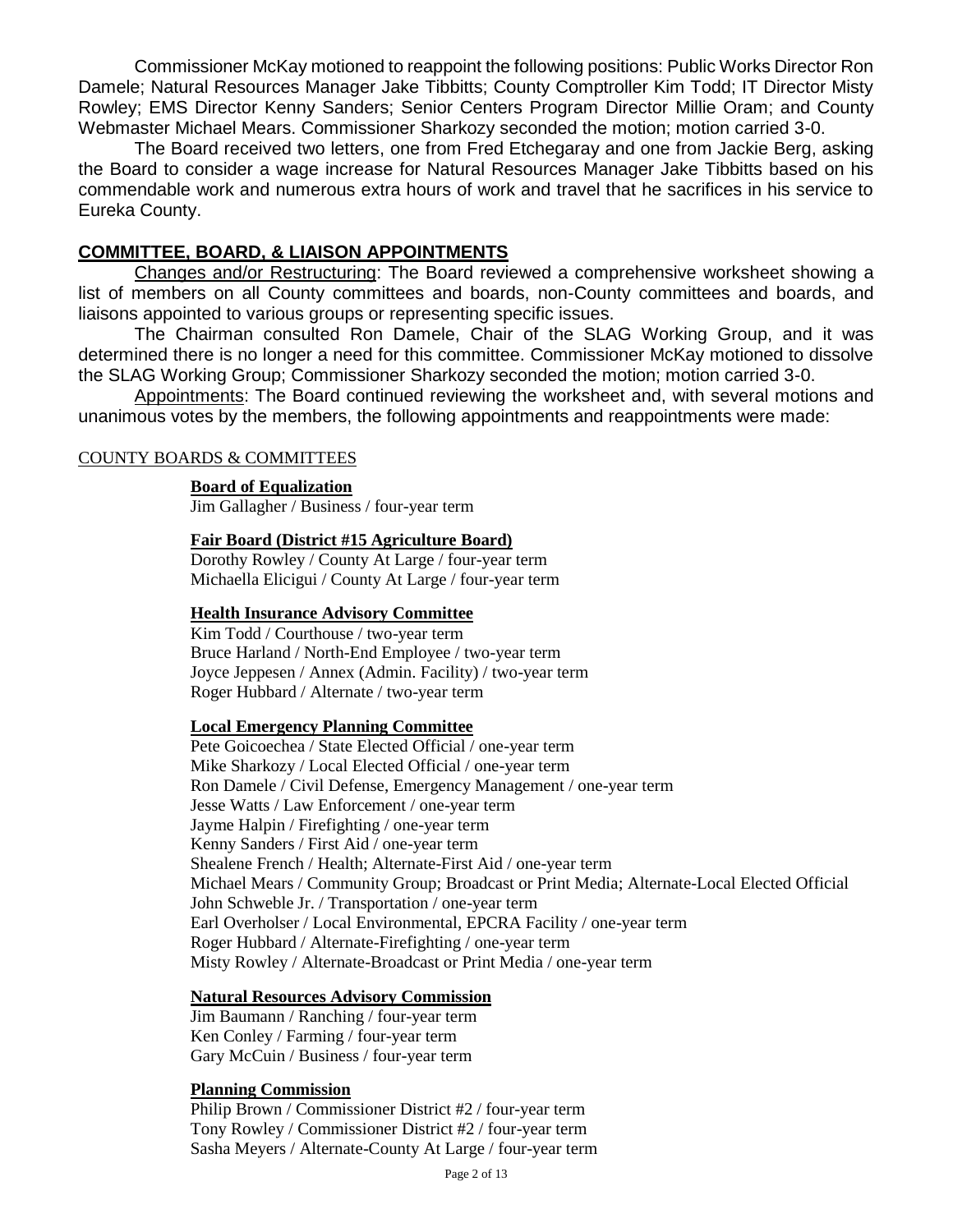# **Recreation Board**

Jeff Bartley / Motel-Hotel / four-year term Darlene Moody / Motel-Hotel / four-year term

#### **Regional Transportation Commission**

Mike Sharkozy / Commissioner / two-year term Philip Brown / Resident, Largest Town in County / two-year term

#### **Senior Center Advisory Board**

Cindi Culver / Southern County / three-year term Tressa Pitman / Northern County / three-year term

### NON-COUNTY BOARDS & COMMITTEES

Jake Tibbitts / Liaison

#### **Central Nevada Regional Water Authority** J.J. Goicoechea / Eureka County / Member

J.J. Goicoechea / Commissioner / Member Rich McKay / Eureka Co / Alternate Jim Gallagher / Farming / Member Fred Etchegaray / Farming / Member **Nevada Pinyon-Juniper Partnership** Jake Tibbitts / Alternate-Eureka County Jake Tibbitts / Eureka County / Member Rich McKay / Alternate-Commissioner (new)

**Protection & Conservation Association** Ted Beutel / Eureka County / Alternate Jake Tibbitts / Liaison (non-voting) Ron Damele / Eureka County / Alternate

**Homeland Security Working Group Nevada Project Heartbeat**

#### **Humboldt River Basin Water Authority**

J.J. Goicoechea / Commissioner / Member **Nevadaworks** Carl Slagowski / Eureka County / Member Mike Sharkozy / Eureka County / Member Tom Tomera / Eureka County / Member

#### **Mt. Hope 3M Plan Tech. Adv. Comm.**

Dale Bugenig / Eureka County / Alternate J.J. Goicoechea / Commissioner / Member

# LIAISONS - VARIOUS GROUPS / ISSUES

# **Census Issues Legislative Representatives Water Protest Filings**

**Crescent Valley VFD** Jake Tibbitts **Water Rights Water Rights** Mike Sharkozy **Jesse Watts** Ted Beutel

J.J. Goicoechea Michael Mears

Michael Mears J.J. Goicoechea J.J. Goicoechea Michael Mears

**Eureka VFD Natural Resources Yucca Mountain** J.J. Goicoechea J.J. Goicoechea J.J. Goicoechea

**NDF & Rural VFDs NV Department of Taxation**

**Boulder Valley Monitoring Plan**<br>Mike Sharkozy / Liaison **Mike Sharkozy / Liaison** J.J. Goicoechea / Eureka County

J.J. Goicoechea / Eureka County

#### **Nevada Association of Counties**

#### **Nevada POOL/PACT Board**

**Diamond Natural Resources** Rich McKay / Eureka County / Member (new)

Jesse Watts / Sheriff, Eureka County Shealene French / Eureka Co / Member Kenny Sanders / Eureka Co / Alternate

Jake Tibbitts / Eureka County / Alternate **Northeastern Nevada Regional Dev. Auth.** Rich McKay / Commissioner / Member

Jake Tibbitts / Eureka County / Member **Ruby Hill Community Adv. Committee**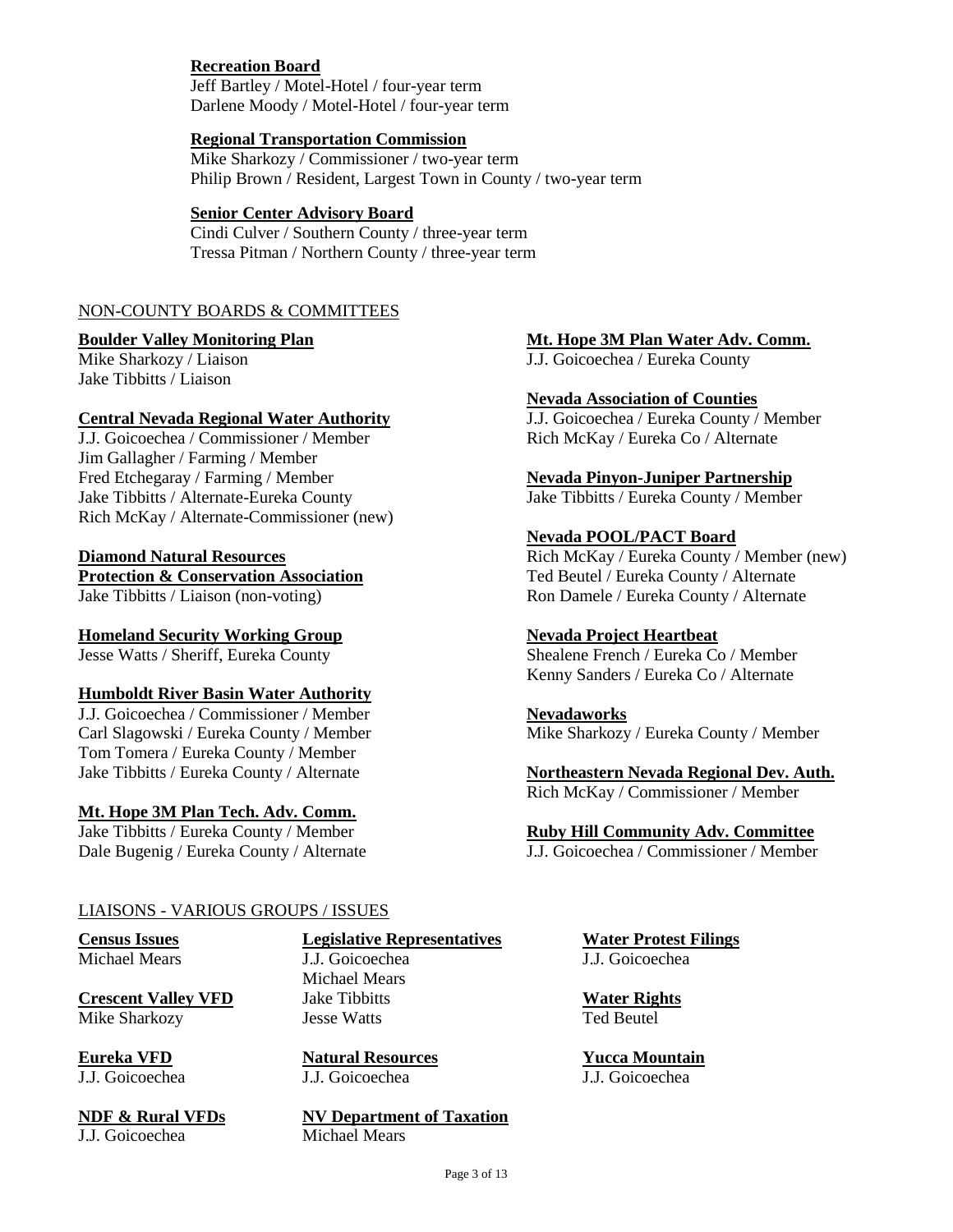Remaining Vacancies: It was noted that the following vacancies exist and the Board will accept letters of interest from parties who are interested in serving:

# **County Advisory Board to Manage Wildlife**

VACANCY / Sportsman / three-year term VACANCY / Alternate / three-year term

### **Diamond Valley Rodent Control District Board**

VACANCY / Agriculture / three-year term

#### **Natural Resources Advisory Commission**

Mike Rebaleati wishes to resign his seat representing 'Wildlife' as soon as a replacement is found

#### **Planning Commission**

VACANCY / Alternate-County At Large / four-year term

#### **Senior Center Advisory Board**

VACANCY / County At Large / three-year term

### **COMMISSIONERS**

Assistance for Counseling: Pursuant to State law and Eureka County Code, Title 11, Chapter 30, Eureka County must provide financial assistance, up to \$1,000.00, for counseling of certain crime victims. The District Attorney's office received an application which met the criteria for this assistance.

Commissioner Sharkozy motioned to approve the application of an individual for financial assistance for counseling up \$1,000.00 in accordance with County Code and State law; Commissioner McKay seconded the motion; motion carried 3-0.

Radon Action Month: Commissioner Sharkozy motioned to adopt a resolution proclaiming January 2020 as National Radon Action Month in Eureka County per request of University of Nevada Cooperative Extension. Commissioner McKay seconded the motion. Motion carried 3-0.

Free radon testing kits will be available to residents during January and February at the local Cooperative Extension office in the Administrative Facility, 701 South Main Street in Eureka.

*Eureka, Nevada January 6, 2020*

# *A PROCLAMATION DECLARING JANUARY 2020 AS "NATIONAL RADON ACTION MONTH IN EUREKA COUNTY, NEVADA"*

*WHEREAS, many Eureka County residents don't know about radon, yet need to know for the safety and health of their families, as radon is a colorless, odorless, naturally occurring radioactive gas that is the primary cause of lung cancer among nonsmokers and the second leading cause of lung cancer for smokers; and*

*WHEREAS, the U.S. Environmental Protection Agency (EPA) estimates 21,000 people in the U.S. die each year from lung cancer caused by indoor radon exposure; and*

*WHEREAS, radon kills more people than secondhand smoke, drunk driving, and home fires combined; and*

*WHREAS, any home in Eureka County may have elevated levels of radon, even if neighboring homes do not, and living in a home with an average radon level of 4 picocuries per liter of air poses a similar risk of developing lung cancer as smoking half a pack of cigarettes a day; and*

*WHEREAS, testing is the only way to know if a home has an elevated radon level, and testing is easy and inexpensive and, when identified, homes can be fixed; and*

*WHEREAS, University of Nevada, Reno Extension's Nevada Radon Education Program, the Nevada Division of Public and Behavioral Health, and the EPA support efforts to encourage all Eureka County residents to test*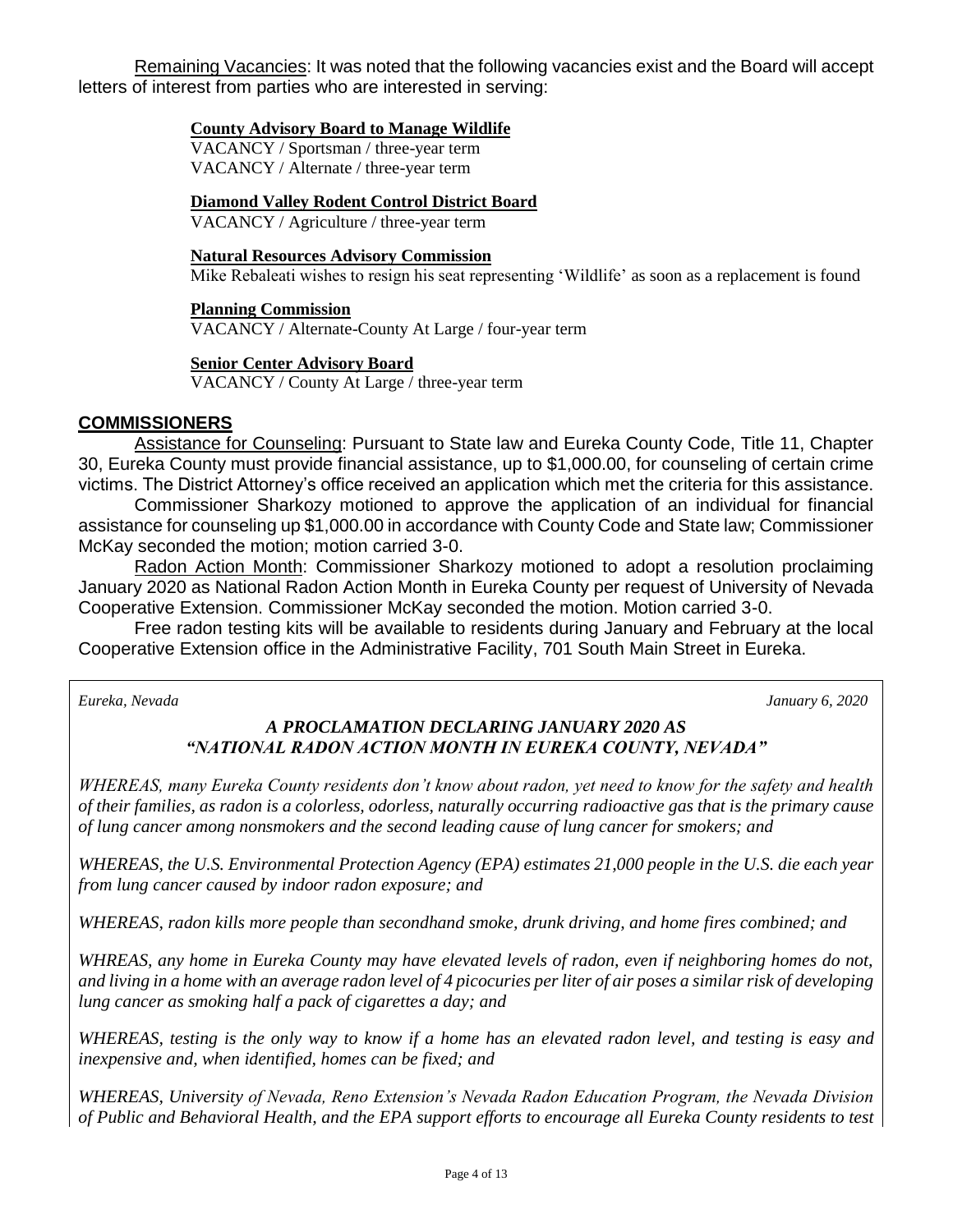*their homes for radon, mitigate elevated levels of radon, and have new homes built with radon-reducing materials and features.*

*NOW, THEREFORE, we, the Eureka County Board of Commissioners, do hereby proclaim January 2020 as "NATIONAL RADON ACTION MONTH" in Eureka County, Nevada.*

*ADOPTED this 6th day of January, 2020.* 

 */s/ J.J. Goicoechea, DVM*

J.J. Goicoechea, DVM, Chairman Eureka County Board of Commissioners

Attest: */s/ Jackie Berg*

Jackie Berg, Commissioner Clerk

# **SENIOR CENTERS**

Update Report: Senior Centers Program Director, Millie Oram, reported on activities at the Eureka Senior Center and Fannie Komp Senior Center for December. Eureka served 840 meals and Crescent Valley served 654 meals. A total of \$11,779.50 was deposited for the month.

# **IT / NETWORK**

IT Update: IT Director Misty Rowley provided an update on IT projects and activities. Conversion of Windows 7 computers to Windows 10 is 90% complete. Planning continues for the upcoming fiber project. The new spam server is on line and data transfer has begun. Data migration to the new GIS server is complete. Business Continuity Technologies visited to assist with phase one of the NOC (Network Operations Center) room cleanup. Ms. Rowley continues gathering information and creating plans for moving the remaining County facilities off Express Internet wireless service. The State requires an annual Incident Response Plan and Ms. Rowley is looking into options and costs.

Engineering for Fiber Optic Project: Installation of fiber optic cable between the Administrative Facility/Annex and Courthouse, and EMS Ambulance Bay and the Opera House, requires adhering to criteria established by the utility company, so Ms. Rowley requested authorization for Quest and Mt. Wheeler Power to work together on engineering for the fiber optic project.

Commissioner McKay motioned to authorize Quest and Mt. Wheeler Power to work cooperatively on pole engineering for the upcoming fiber project, for an amount not to exceed \$10,000.00 utilizing capital outlay budgeted for fiber optic and network upgrades in the Capital Projects Fund. Commissioner Sharkozy seconded the motion. Motion carried 3-0.

Fiber Assistance from Syber Networks: Ms. Rowley requested authorization to utilize Syber Networks for assistance and consulting services related to the County's existing fiber infrastructure and upcoming fiber optic projects.

Commissioner Sharkozy motioned to approve a quote from Syber Networks, not to exceed \$10,000.00, for assistance and consulting related to the existing fiber infrastructure and upcoming fiber projects, to be paid with monies budgeted for fiber optic and network upgrades in the Capital Projects Fund. Commissioner McKay seconded the motion. Motion carried 3-0.

Authorization to Engage in Outside Employment: Ms. Rowley submitted a letter to the Board formally requesting authorization to engage in outside employment pursuant to Section 2.20 of the Eureka County Personnel Policy. Mr. Rowley assured the Board that Eureka County will remain her top priority and the outside work will not interfere with her duties as IT Director.

Commissioner Sharkozy motioned to grant authorization for Misty Rowley to engage in outside employment pursuant to Section 2.20 of the Eureka County Personnel Policy, conditional that the work will not interfere or conflict with her duties as IT Director. Commissioner McKay seconded the motion. Motion carried 3-0.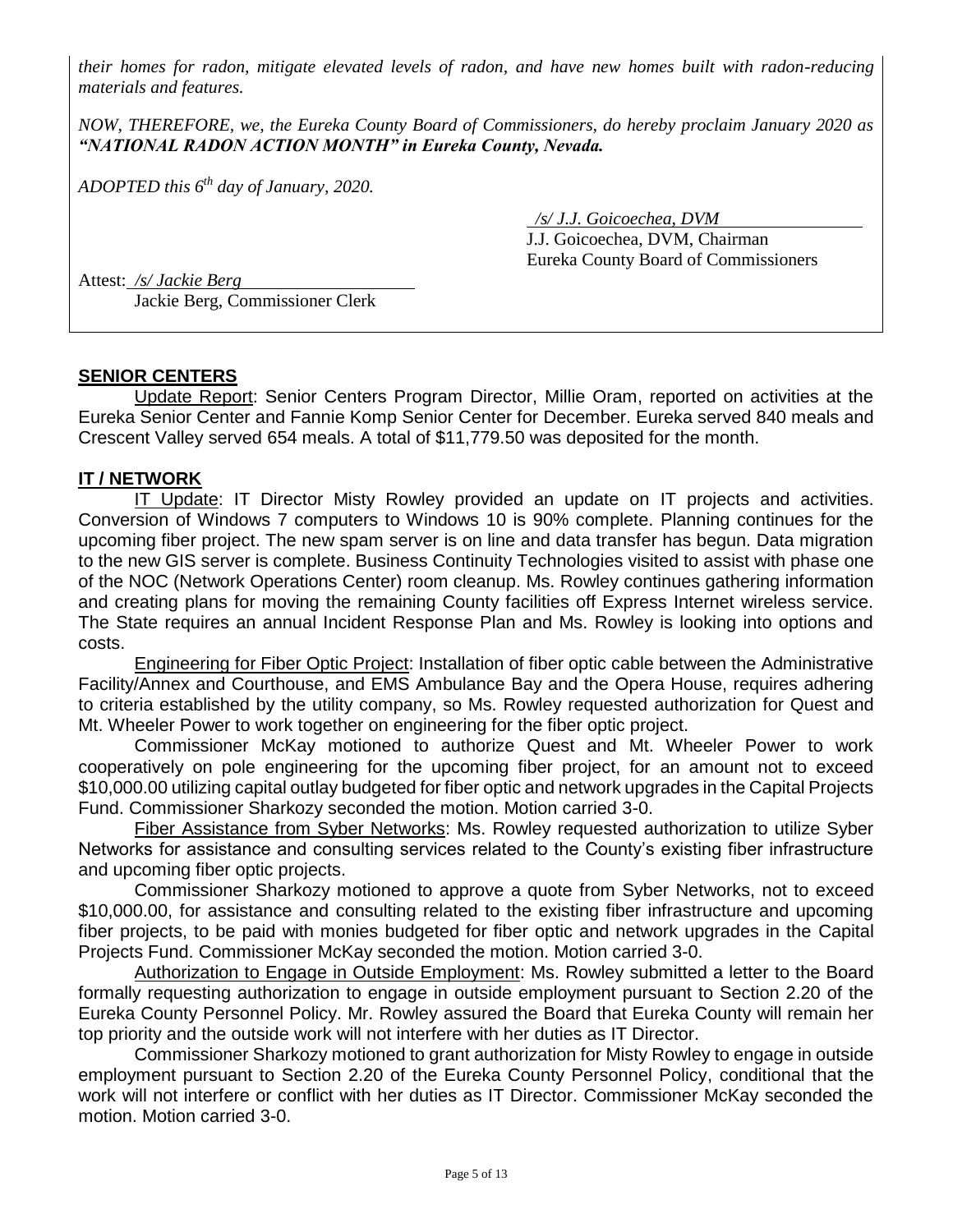# **HEALTHY PAWS OF EUREKA**

Use of Donated Funds: On November  $6<sup>th</sup>$ , the Board approved a donation of \$5,000.00 to Healthy Paws, with \$4,000.00 designated for the TNR (Trap, Neuter, Release) Program.

Cindy Beutel explained that she recently had the opportunity to transport 45 felines from Eureka (six kittens and 39 cats) to Battle Mountain where Maddie's Pet Project provided a mobile veterinary van to spay, neuter, and vaccinate the cats at no cost. A volunteer from Crescent Valley trapped 20 cats and those were also treated in Battle Mountain.

Healthy Paws does not own a vehicle and Ms. Beutel's personal vehicles are not suitable for transporting this number of cats. She spent approximately \$600.00 to rent a van and to purchase tarps to protect the interior of the vehicle. Ms. Beutel also uses donations to purchase items such as cat food, litter, medications, and for care at the local veterinary clinic. She wanted to ensure that this use of funds is acceptable to the Board, especially since similar opportunities for free or reduced treatment exist.

Once treated, most adult cats are released back to their colony and most kittens are adopted. Ms. Beutel reported that the Humane Society in Carson City took an injured cat that was treated locally and the Humane Society in Reno took six kittens that were too sick to be adopted immediately.

Ms. Beutel will continue working with the local veterinary clinic, volunteers, the Humane Society, and Maddie's Pet Project (which donated \$1,500.00 for Healthy Paws of Eureka to apply for 501c3 status).

The Commissioners felt that Ms. Beutel was doing a good job stretching the donated dollars and they appreciated the assistance from Maddie's Pet Project.

Commissioner McKay motioned to ratify and authorize use of County donated funds for transportation costs (including vehicle rentals) as part of the TNR Program, including incidental costs for cat food, litter, veterinary treatment, and medications. Commissioner Sharkozy seconded the motion. Motion carried 3-0.

# **ROAD DEPARTMENT**

Report on Activities: Raymond Hodson, Assistant Public Works Director, reported on Road Department activities. The gravel haul from the JD Ranch Road to State Route 278 is complete and crews are now working on the Grass Valley Road, McCluskey Road, and near the Gund Ranch. Most of the work has been a cooperative effort by both the north end and south end crews. Everyone also spent a few days on snow removal. Mr. Hodson expressed that the road crews wanted to wish everybody a Happy New Year.

# **PUBLIC WORKS**

Public Works Update: Public Works Director, Ron Damele, reported on Public Works projects and activities. A fair amount of time is being spent on budget preparations.

Utilities & Facilities: All utility systems are in good working order.

Radio Repeater Upgrades: The licensing coordinator has forwarded the licensing modifications for next season's radio repeater upgrades to the FCC and a response is expected in about 30 days.

Kobeh Valley Test Well Project: Boart Longyear Drilling Services will begin drilling this week in Kobeh Valley. Drilling is expected to take about ten days.

Klindt Building Demolition: Public Works administrative staff is working with the Labor Commission on some issues with the certified payroll for the Klindt Building demolition and expects to have the issues resolved soon.

Landfill Building: The new building for the Landfill will be delivered January 14<sup>th</sup>. Electrical wiring and insulation will be installed by the utility crew.

# **NATURAL RESOURCES**

Report on Activities: Natural Resources Manager Jake Tibbitts was not available and will report on activities at the next meeting.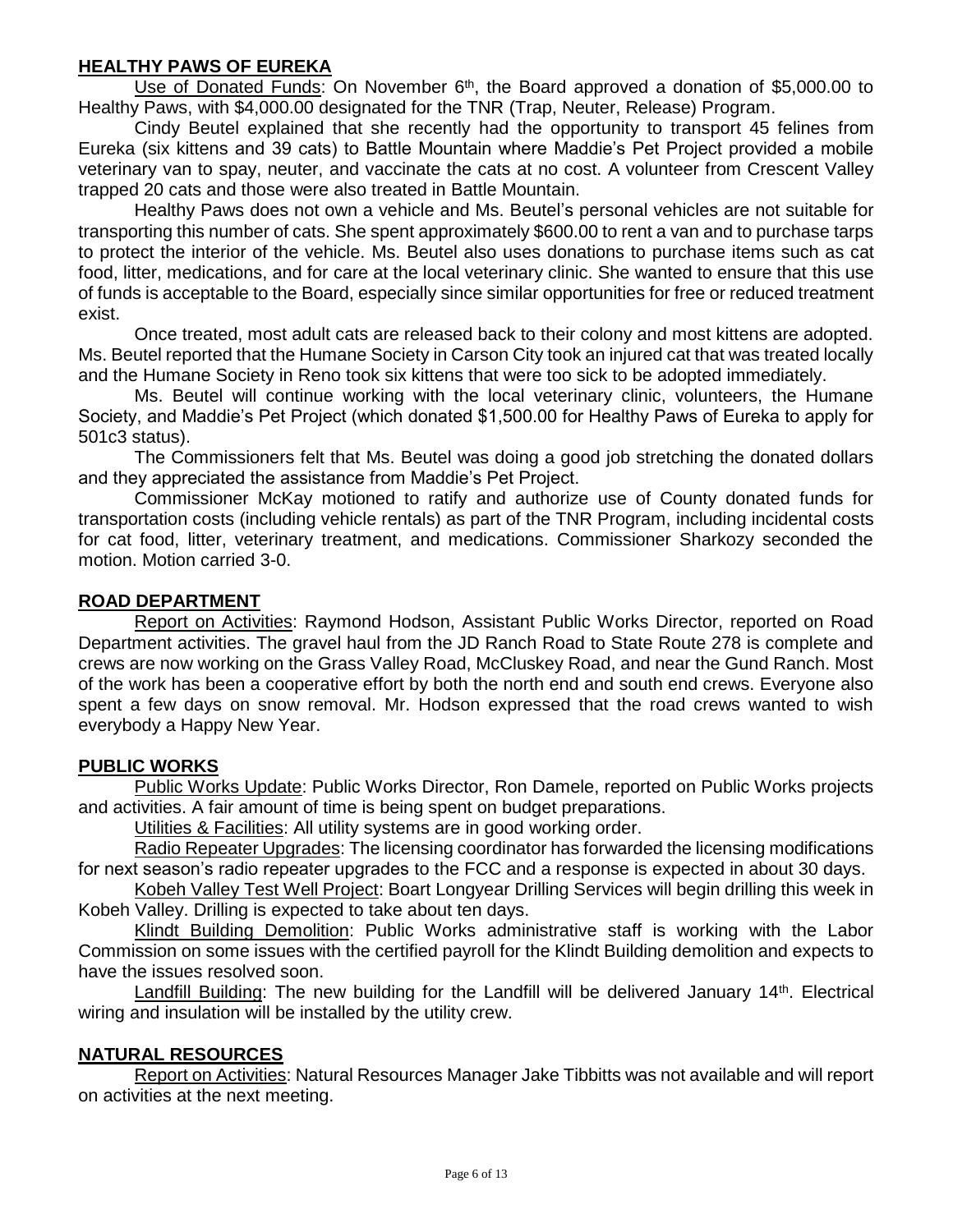Sage Grouse Issues: Chairman Goicoechea provided a brief update on sage grouse issues. He will be in Washington, DC, January  $7<sup>th</sup>-9<sup>th</sup>$  and has meetings scheduled with the Department of the Interior and USDA Forest Service.

As a protective measure, the Department of the Interior filed an appeal of Judge Winmill's preliminary injunction on the BLM's 2019 Plan Amendments (in US District Court in Idaho). The Chairman has heard that the BLM plans to rewrite the Plan Amendments and he will inquire about status of actions in regard to the injunction, planned rewrite, or other actions.

In meeting with the Forest Service, he will continue to work towards resolutions in the Forest Service Plan Amendment (following the recent objection resolution meeting in Salt Lake City), and hopes a lengthy objection process can be avoided.

# **RECREATION BOARD**

RFP for Contracted Events/Tourism Position: Elmer Porter, Chair of the Recreation Board, along with members Robin Hicks and Jeff Bartley were in attendance (Commissioner McKay is also a member) to discuss the Rec Board's recent decision to advertise a Request for Proposals (RFP) for a contracted events coordinator.

Mr. Porter explained that the Recreation Board unanimously voted to fund a contracted position (individual or company), to be paid entirely with Recreation Board funds, to manage events and promote tourism in Eureka and to write and manage grants to support local events. This person/company will manage events assigned by the Rec Board, but can also assist individuals or nonprofit groups who sponsor events.

District Attorney Ted Beutel assisted in drafting language for the RFP and the Recreation Board hopes to fill this position for the current calendar year.

In response to inquiries whether this person will assist with events in Crescent Valley, Mr. Porter explained that State law requires funds to be spent in the taxing jurisdiction, and Rec Board funds are derived from room tax for motel and hotel rentals in Eureka. If time allows, this person may be willing to assist with planning, but no funds can be spent in Crescent Valley. For further clarification, Chairman Goicoechea stated this position *is not* a County position, but will be contracted by the Recreation Board, which is a separate entity established by NRS.

Although the County will not be a party to the contract, will not provide funding, and will not be involved in oversight of this position, Robin Hicks stated the Recreation Board wanted the Commissioners' support. She explained they were basically asking that the County give its "blessing" for the Recreation Board to pursue this.

Chairman Goicoechea motioned that the Board of County Commissioners supports the Recreation Board's efforts to advertise a Request for Proposals to contract with an individual or company, to be paid with Recreation Board funds, to manage events in Eureka and to write and manage grants to support local events, including those sponsored by individuals or nonprofit groups, in an effort to support tourism in Eureka. Commissioner Sharkozy seconded the motion. Motion carried 3-0.

# **TREASURER**

Order of the Board: In 2019, the Board updated its Order directing the County Treasurer to offer all tax delinquent properties for sale pursuant to NRS 361.595.

List of Tax Delinquent Parcels: Treasurer Pernecia Johnson provided a list containing 19 tax delinquent parcels, noting that all taxes and fees had been paid on two of the parcels, so they will be removed from the sale list, as will any others that are paid in full by the deadline.

Consider Acquisition of Delinquent Parcels: Prior to the meeting, Ms. Johnson reviewed the list of tax delinquent properties with Ron Damele to determine if the County might have interest in acquiring any of the parcels, as permitted by NRS 361.603. Mr. Damele informed that none of the parcels would be beneficial to Eureka County.

Proceed to Sale: Commissioner McKay motioned to decline Eureka County acquiring any of the current tax delinquent parcels and directed the Treasurer to proceed with the April 23, 2020, tax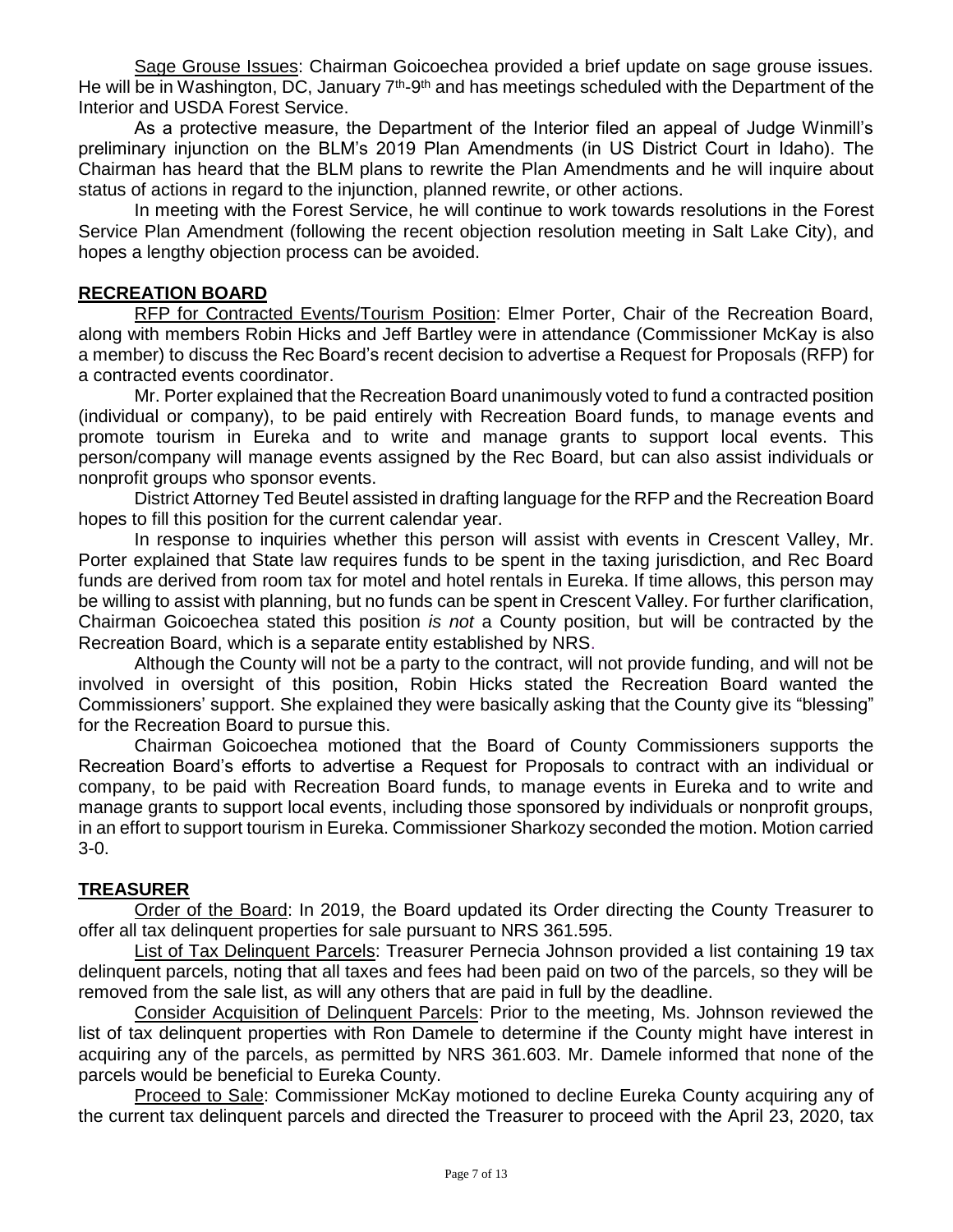delinquent property auction to sell any parcels remaining delinquent beyond the April 20<sup>th</sup> redemption date. Commissioner Sharkozy seconded the motion. Motion carried 3-0.

# **SHERIFF**

Employee Recognition: Sheriff Jesse Watts recognized the following employees, who were nominated by their coworkers, for their accomplishments and excellent service:

- \* Deputy Duane Edwards was recognized as Employee of the Quarter.
- \* Deputy Andrew Uder was recognized as Employee of the Year in Detentions.
- \* Dispatcher Clara Bundy was recognized as Employee of the Year in Communications.
- \* Sergeant Marcial Evertsen was recognized as Supervisor of the Year.
- \* Sergeant Tyler Thomas was recognized as Employee of the Year in Patrol.
- \* Cheryl Morrison was recognized as Employee of the Year in Administration.
- \* Maureen Garner received special recognition for 25 years of service to Eureka County.

Idemia Service Agreement: Commissioner Sharkozy motioned to approve the annual Maintenance & Service Agreement with Idemia for the LiveScan fingerprinting machine in the amount of \$2,590.00; Commissioner McKay seconded the motion; motion carried 3-0.

Lawsuit Against AB291, the Nevada "Red Flag Law": Sheriff Watts explained that he has been asked to join the lawsuit challenging the State of Nevada and Governor Sisolak in reference to AB291, the "Nevada Red Flag Law," which carries an effective date of January 1, 2020. Elko County Sheriff Aitor Narvaiza and Churchill County Sheriff Richard Hickox were in attendance and voiced their support of Sheriff Watts in this effort.

Sheriff Watts explained that this legislation has many flaws, but the most disturbing is the lack of due process given citizens. Under this law, a person can petition the court to issue an Extreme Risk Protection Order, which will require law enforcement to confiscate a person's weapons simply based on an allegation, and the seizure will occur before the allegations can be substantiated. The Nevada Sheriffs are meeting in Tonopah on January  $7<sup>th</sup>$  to discuss this lawsuit and the best way to move forward with a united front.

Chairman Goicoechea invited public comments on this item. Commissioner Sharkozy said several citizens in Crescent Valley told him they oppose this new law. Ashley Adams asked about funding, stating that she didn't want Eureka County to pay an inequitable share of the litigation costs. Cathy Sampson of Crescent Valley noted that several organizations are posting opposition to this law on Facebook.

Commissioner Sharkozy motioned to authorize Sheriff Watts, representing Eureka County, to join as a Plaintiff with NevadansCAN and other Nevada Sheriffs challenging the State of Nevada and Governor Sisolak regarding passage of AB291, the Nevada "Red Flag Law." Commissioner McKay seconded the motion. Motion carried 3-0.

Chairman Goicoechea asked Sheriff Watts to bring this issue back before the Board once he has information on what level of funding might be required from Eureka County.

#### **GENESIS HOME HEALTH**

Hospice Care: Dr. Jun Iguban and staff members Erica Kapua, Human Resources and Administration, and Judy Covarrubias, Home Health Nurse, were in attendance to request the County's support for Genesis Home Health to begin providing hospice care in Eureka County.

Dr. Iguban explained that hospice service will allow patients with terminal illnesses, such as cancer or heart failure, to remain home and receive compassionate care and pain management enabling them to live out the remaining days or hours of their lives with dignity. Dr. Iguban stated that addition of a satellite pharmacy in Eureka will enhance this treatment. Genesis Home Health will pay for medications and durable equipment.

Ms. Covarrubias emphasized that this will not be 24-hour a day care, so the patient must live with a family member or caregiver. She added that Genesis is working to recruit local volunteers to provide respite care and give family members or caregivers a break. Ms. Covarrubias requested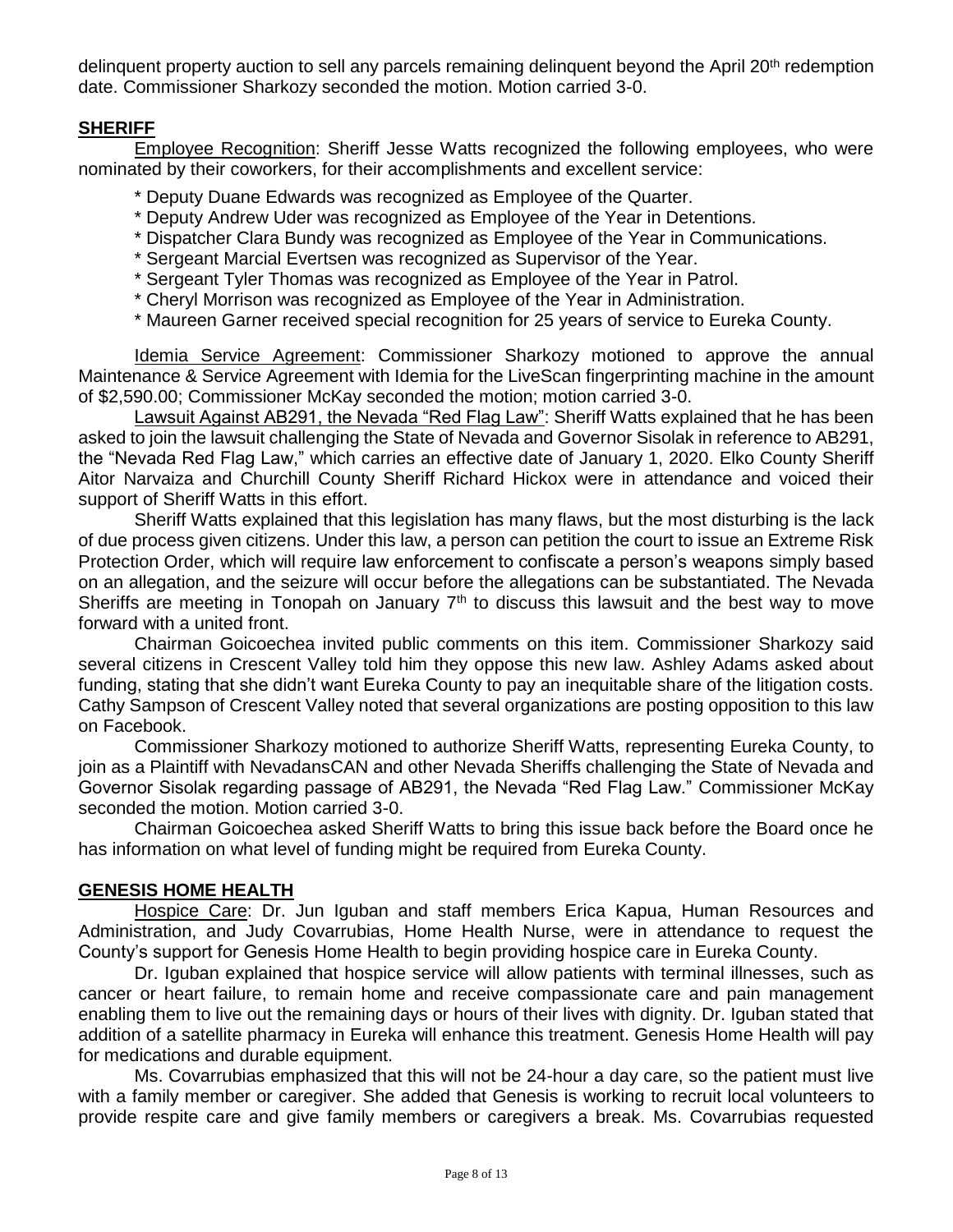assistance with moving equipment (hospital beds, wheelchairs, etc.) into patients' homes, adding that a local storage option would be greatly appreciated.

Commissioner McKay stated that he met with Public Works to discuss storage options for this equipment. Chairman Goicoechea asked EMS Director, Kenny Sanders, to work with the EMS volunteers to find people willing to assist with moving the equipment, and added that the Board will consider a storage container in the upcoming budget discussions. A resolution supporting Genesis Home Health and hospice care will be placed on a future agenda.

Chairman Goicoechea shared that he is working on another option to establish a facility in Eureka for elder care/disability care. Some grant funding is available. It will take at least one more Legislative Session to secure sufficient funding, but options are looking promising.

#### **CORRESPONDENCE**

Correspondence was received from: Connie Hicks (2); Healthy Paws of Eureka; Fred Etchegaray; Jackie Berg; Misty Rowley; Lester Porter; Assessor Michael Mears; District Attorney Ted Beutel (3); Comptroller Kim Todd; Natural Resources Advisory Commission; Crescent Valley Town Advisory Board; Humboldt River Basin Water Authority; MedX AirOne; LP Insurance Services; Nevada Div. of Environmental Protection; Nevada Health Foundation; Nevada Dept. of Business & Industry; US Dept. of the Interior-BLM (3); and US Homeland Security (2).

In response to Connie Hicks' letters concerning crickets in the Town of Eureka, the Chairman suggested inviting the Nevada Department of Agriculture to attend a future meeting to discuss appropriate treatment.

# **FISCAL YEAR 2020-2021 BUDGET - WAGE & SALARY SCALE**

Salary Range Assignments: Due to some disparity in the County's wage and salary scale, which was brought to the Board's attention with recent changes to some job descriptions, the Commissioners asked Comptroller Kim Todd to evaluate the wage and salary scale and to recommend changes to create more uniformity with all departments in the County. If changes are approved and job descriptions are moved to a different range on the salary scale, employees will be assigned to an appropriate step in the new range to ensure that nobody will be paid less than their current rate of pay.

In approaching this project, Ms. Todd explained she realized that she wasn't comparing 'apples' to 'apples' and noted that she reviewed numerous job descriptions in order to consider job duties, work assignments, field work, required criteria, mandatory certifications, and continuing education. She ranked the different supervisory positions, explaining that one type of supervisor manages employees and operations, while a higher-level supervisor conducts performance evaluations, completes disciplinary actions, and creates staff schedules. Some supervisors only manage a few employees, whereas other supervisors are responsible for numerous employees.

Law enforcement has a separate salary scale (dictated by State law) with higher rates of pay due to the nature of the work and advanced certifications required. Law enforcement has an accelerated retirement schedule, including different PERS (Public Employee Retirement System) contribution rates.

For the Board's benefit, Ms. Todd reviewed all positions, department by department, with the suggested range assignments. She told the Board that she met with every department head to review the proposed range assignments and everyone supported the changes, with the exception of one who still had some concerns. Ms. Todd also recommended removing any salary ranges that are not assigned to a job description.

Employee Comments & Concerns: Numerous employees were in attendance and offered several suggestions and comments. Some encouraged the Board to postpone action on this item to allow staff more time to review the proposed changes.

Assessor's staff felt the mandatory and challenging certifications tied to job descriptions in their office should be taken into consideration when assigning salary ranges to the Appraiser job descriptions. They also felt that a range 115 for the entry level position could hinder recruitment. Assessor Michael Mears agreed that applicants are often intimidated when they learn what duties are required in his office.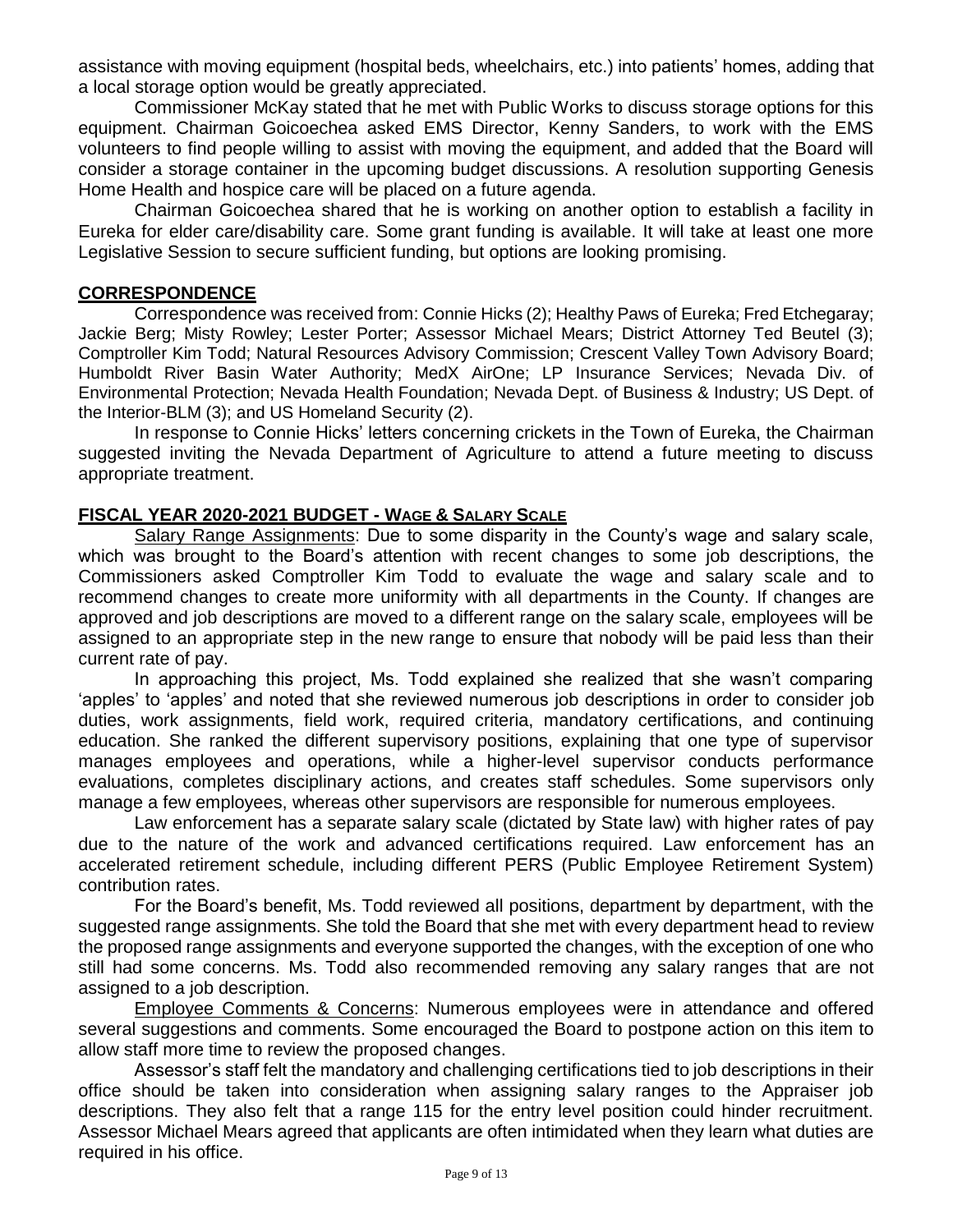Sheriff Watts would like to make changes related to two jobs in his office. He wants to identify supervisory duties in the Deputy III job description and he proposed that the Undersheriff's salary be based on a percentage of the Sheriff's salary as it was during a previous administration. This will require a change to the Personnel Policy.

Commissioner Concerns: Overall, the Board agreed with the suggested changes, but had concerns over the few employees who would move to a lower range if the suggested assignments were approved. Each range has 30 steps. An employee moving to a lower range would be placed on a higher step, which would decrease the number of steps they could advance before "topping out." Since this only affected a handful of Public Works employees, Ron Damele offered to meet with those employees and the Comptroller to find a resolution before the next meeting.

The Commissioners agreed they will consider a higher range for the entry level position in the Assessor's office. Final recommendations will be reviewed and acted upon at the January 21<sup>st</sup> meeting.

# **RECESS FOR LUNCH**

The Board recessed for lunch from 1:00 p.m. to 1:45 p.m.

# **FISCAL YEAR 2020-2021 BUDGET - PERSONNEL REQUESTS**

New Position Requests: The Board asked that all new position requests be presented at this meeting. No final decisions will be made until the requests are included in the budget worksheets so the Board can review the fiscal impact.

Work Study: Chairman Goicoechea would like to have a work study conducted in each office that is requesting additional personnel. He asked Ms. Todd to look into options and costs.

**District Attorney:** Ted Beutel submitted a letter outlining personnel requests for the upcoming fiscal year. The current year includes two budgeted positions, which remain vacant - a Chief Deputy District Attorney and a Legal Secretary. Mr. Beutel wishes to continue budgeting these positions and asked to increase the Chief Deputy position by \$10,000.00 to \$95,000.00. The Legal Secretary was erroneously budgeted as an Administrative Assistant at a lower salary, so this should also be increased.

Additional positions requested for FY2021 are a Deputy District Attorney at \$90,000.00 and an increase of casual hours from 800 to 1,039. In anticipation that public records requests will likely increase, he would like to budget \$150,000.00 for contract services.

**Assessor:** The Assessor is not requesting additional personnel, but an Appraiser I position has been budgeted with Assessor Tech Fund monies for the past two fiscal years (thru June 30, 2020) because of the Devnet conversion. This should now be budgeted in the County's General Fund.

**Clerk Recorder:** Lisa Hoehne gave a detailed presentation describing work in her office, along with a written report listing percentage increases over the past few years. She described work that needs to be addressed - including multiple boxes of documents (which may account for missing historical documents) and a large backlog of indexing. She explained that work fell behind after Nevada Gold Mines recorded documents in July after the Newmont Barrick merger. Over 750 documents recorded since that time are waiting to be indexed.

Ms. Hoehne stated there are daily election tasks and elections have consumed most of her time. She said District Court duties will include jury trials, correcting issues related to the software conversion, and scanning past documents into the system.

She requested an additional full-time employee, noting that casual hours were not budgeted in the current fiscal year. She concluded by saying, *"I would like to remind the Commission that NRS 293.445 requires the Commission to provide the County Clerk with sufficient assistance to perform properly the election duties."* 

The Board inquired how Ms. Hoehne is prioritizing her work. Chairman Goicoechea asked several questions about unscanned court documents and the recording/indexing process including how the public (or businesses such as title companies and finance companies) can access needed documentation. The Board agreed that a work study would give them a better estimation on the level of staffing needed in the Clerk Recorder office.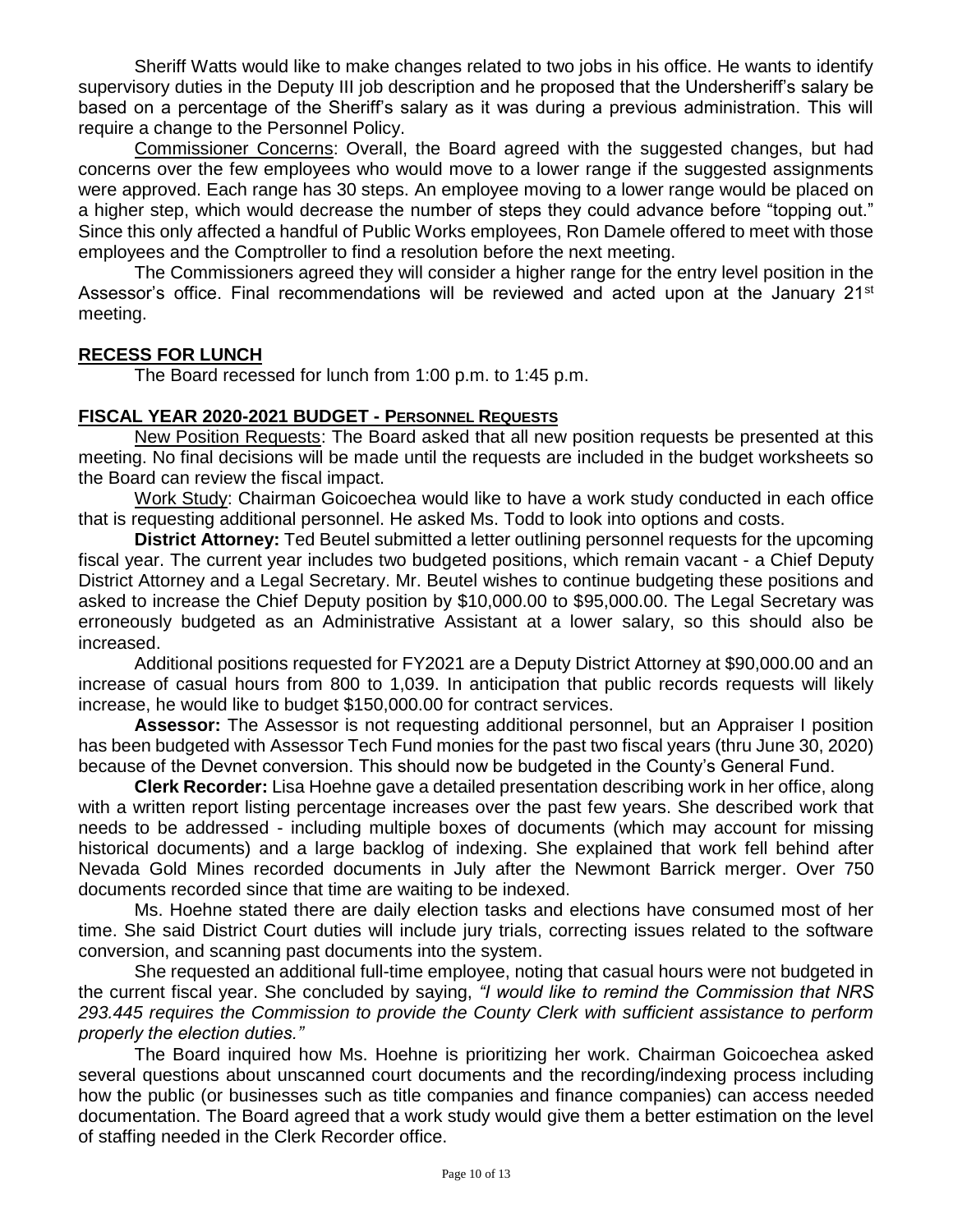**IT / Network:** The current IT budget includes hours for a casual employee. IT Director Misty Rowley is concerned that she won't find a person with the needed skill set unless a full-time position is offered. With another staff member, Ms. Rowley could work to increase her knowledge base as well. She explained that there has been a tremendous increase in cyber security legislation. It is also imperative that the Sheriff's Office have an IT person available when needed. With the County eliminating reliance on Express Internet, increased technical support will be needed for the County's fiber and wireless infrastructure.

**Sheriff:** Sheriff Jesse Watts stated that he is requesting an increase of seven full-time employees and one half-time employee, for a net increase of 7.5 employees, bringing total staff numbers to 29.5.

The Sheriff explained that this would allow for 24/7 coverage in Crescent Valley, would allow the Detention Center to be staffed 24 hours per day with two Deputies per each 12-hour shift. This includes one additional Dispatcher, and two Deputies assigned to traffic safety (one funded by Nevada Gold Mines). The half-time person would fill the need for a Bailiff with the anticipated increase in trials due to a change in law that allows defendants to request juror trials in domestic violence cases.

Sheriff Watts felt the traffic safety positions were important, explaining there were 190 vehicle accidents in Eureka County with seven fatalities in 2019, a 700% increase in fatal crashes over the previous year (there were zero fatal crashes in 2018). In large part, he attributes this increase to the lack of Nevada Highway Patrol presence in the County. He said there were also 2,000 additional calls/incidents in 2019 over previous years.

The Sheriff's Office currently has five vacancies with three contingent hires. Interviews are scheduled to fill the remaining vacancies. Once all vacancies are filled and all Deputies are POST certified, Chairman Goicoechea asked if the Sheriff would still need this level of additional staff. The Sheriff responded that in 2013 the Sheriff's Office had 29 employees, so this request would restore the department to previous staffing levels.

**Public Works:** Ron Damele is not seeking additional staff. His only request is to move the 200 casual hours from the Opera House and increase it to a total of 800 casual hours that can be used in any of the departments under Public Works.

Fiscal Impact: Before approving any personnel requests, the Board asked Ms. Todd to calculate the fiscal impact for review at a future meeting.

# **FISCAL YEAR 2020-2021 BUDGET - COST OF LIVING & MERIT PROPOSALS**

PERS Contribution Rates: Kim Todd explained that in even years the Public Employees Retirement System can do an actuarial audit to determine if PERS contribution rates are at an appropriate level. Police/fire employees have higher PERS contribution rates and the Fiscal Year 2019-2020 increase for law enforcement employees was approximately \$0.30, which basically absorbed the \$0.25 cost of living adjustment (COLA) given that year. Due to this, she had several employees request that the County not consider a COLA any lower than \$0.50.

Proposed COLA: Ms. Todd calculated a \$0.50 COLA, which would cost the County \$86,093.50. The total for annual merit increases (if every employee is eligible) would be \$61,042.95. The elected officials' salary bill has expired, so elected officials will not be eligible for a raise until another bill is passed by the State Legislature. Appointed positions typically receive a percentage increase comparable to the COLA rate, which would be nearly 4% if a \$0.50 COLA is given and approximately 5% if a \$0.75 COLA is given.

The Board requested that Ms. Todd prepare COLA estimates for discussion at the next meeting, with calculations comparing different dollar amounts as well as percentage increases.

# **FISCAL YEAR 2020-2021 BUDGET - CAPITAL OUTLAY REQUESTS**

Capital Outlay Requests: The Board asked that all departments present capital outlay requests during this meeting. No final decisions will be made until the requests are included in the budget worksheets so the Board can review the fiscal impact.

**Senior Centers:** Millie Oram would like to replace the oven at the Fannie Komp Senior Center in Crescent Valley at an estimated cost of \$10,500.00.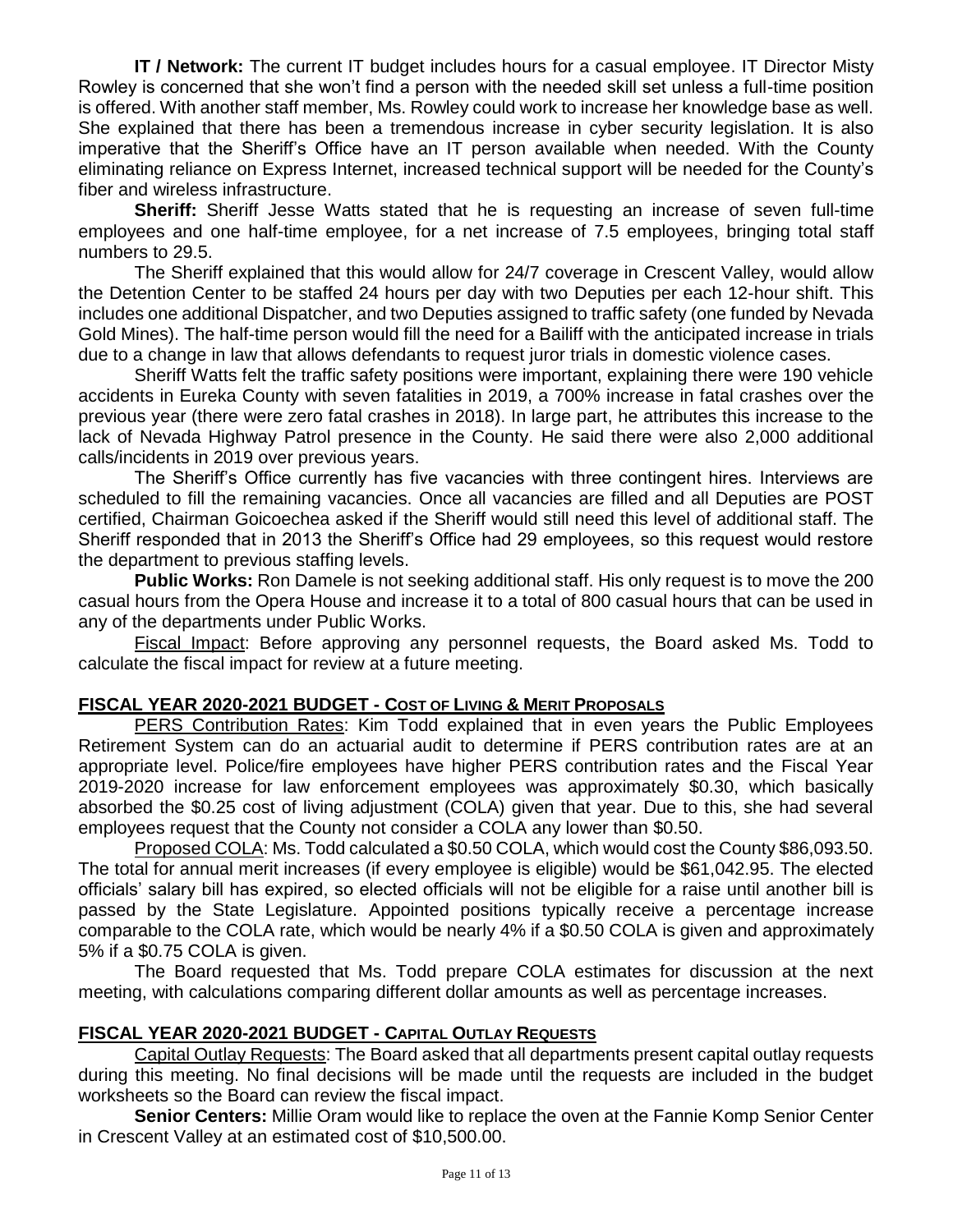**Public Works:** Ron Damele presented capital outlay requests for the departments under Public Works. The Public Works budget should include \$160,000.00 for vehicles, for purchase of two work pickups and two car pool vehicles.

**Public Works–Crescent Valley Water System:** \$230,000.00 was requested for the Crescent Valley Water System, itemized as follows: \$125,000.00 to sandblast and repaint one of the water tanks; \$60,000.00 for arsenic media replacement; and \$45,000.00 for a new pickup.

**Public Works–Landfill:** A total of \$395,000.00 was requested for the Landfill, as follows: \$350,000.00 for a replacement track loader, and \$45,000.00 for a new pickup. The Landfill pickup may be purchased in the current fiscal year.

**Public Works–Road Department:** \$800,000.00 was requested for equipment purchases of a grader, loader, two semi-tractors, and a snow plow. A ten-wheeler truck is also needed, but Mr. Damele believes it can be purchased in the current fiscal year.

**Public Works–Buildings/Medical Clinic:** William Bee Ririe has requested a new x-ray machine for the Eureka Clinic, at a cost of \$60,000.00.

**Public Works–Fire District:** The Fire District needs a new service truck at an estimated cost of \$200,000.00.

**Public Works–2020 Road & Utility Improvement Project:** A total of \$3 million should be budgeted for the 2020 Road & Utility Improvement Project, with \$475,000.00 for Airport improvements, \$500,000.00 for final design of the project and to secure a Construction Manager at Risk (CMAR), and \$2 million for construction costs (scheduled to begin in May 2021).

**Public Works–Radio Repeater Project:** \$100,000.00 should be budgeted to complete the radio repeater project. Much of the work will be done in the current fiscal year, but this would cover any remaining work.

**Crescent Valley Town Advisory Board:** Nona Kellerman relayed that the Town Board would like to request the following improvements for the Crescent Valley Town Park: a 16'x20' cover for the picnic area at an estimated \$11,000.00; a 16'x20' concrete pad at an estimated \$5,000.00; and four new picnic tables (three 8 ft tables and one 10 ft. wheelchair accessible table) for an estimated total of \$4,100.00.

The following replacement items are needed for the Crescent Valley Community Center (cost estimates have not yet been discussed): ten 8 ft. tables with a rolling storage rack; two privacy screens; six tablecloths; and six table skirts.

**IT / Network:** Misty Rowley requested \$100,000.00 for new network racks with temperature control (air conditioning), remote monitoring, and security locks. She requested \$60,000.00 for the upcoming fiscal year as part of the two-year project to install wireless infrastructure enabling the County to move off Express Internet's service.

**Ambulance & EMS:** Kenny Sanders estimated that \$50,000 to \$60,000.00 will be needed to replace the support vehicle in Crescent Valley.

**Sheriff's Office:** Sheriff Watts requested \$25,000.00 for speed feedback signs and crosswalk signs in Eureka (NV Gold Mines is paying for speed feedback signs in the Crescent Valley area). He requested \$180,000.00 (\$60,000.00 each) for three new 4-wheel drive patrol vehicles, including upfitting (decals, lights, radios).

The Sheriff asked that \$100,000.00 be budgeted for a console remodel project for dispatch, which will move dispatch into the patrol offices and will move the detention office into the current dispatch area, providing them with direct visual supervision of the jail.

**Clerk Recorder:** Lisa Hoehne asked that \$10,000.00 be budgeted to replace the copy machine in her office. She asked that \$70,000.00 (a rough preliminary estimate) be budgeted for District Court improvements including replacement of the following: copy machine, JAVS audio/video system, telepresence, and computer.

# **FISCAL YEAR 2020-2021 BUDGET – REVENUE PROJECTIONS**

March Revenue Projections: Ms. Todd told the Board that revenue projections are due from the Nevada Department of Taxation in March. The Assessor completes the Segregation Report by the end of January, and this includes ad valorem estimates for Eureka County.